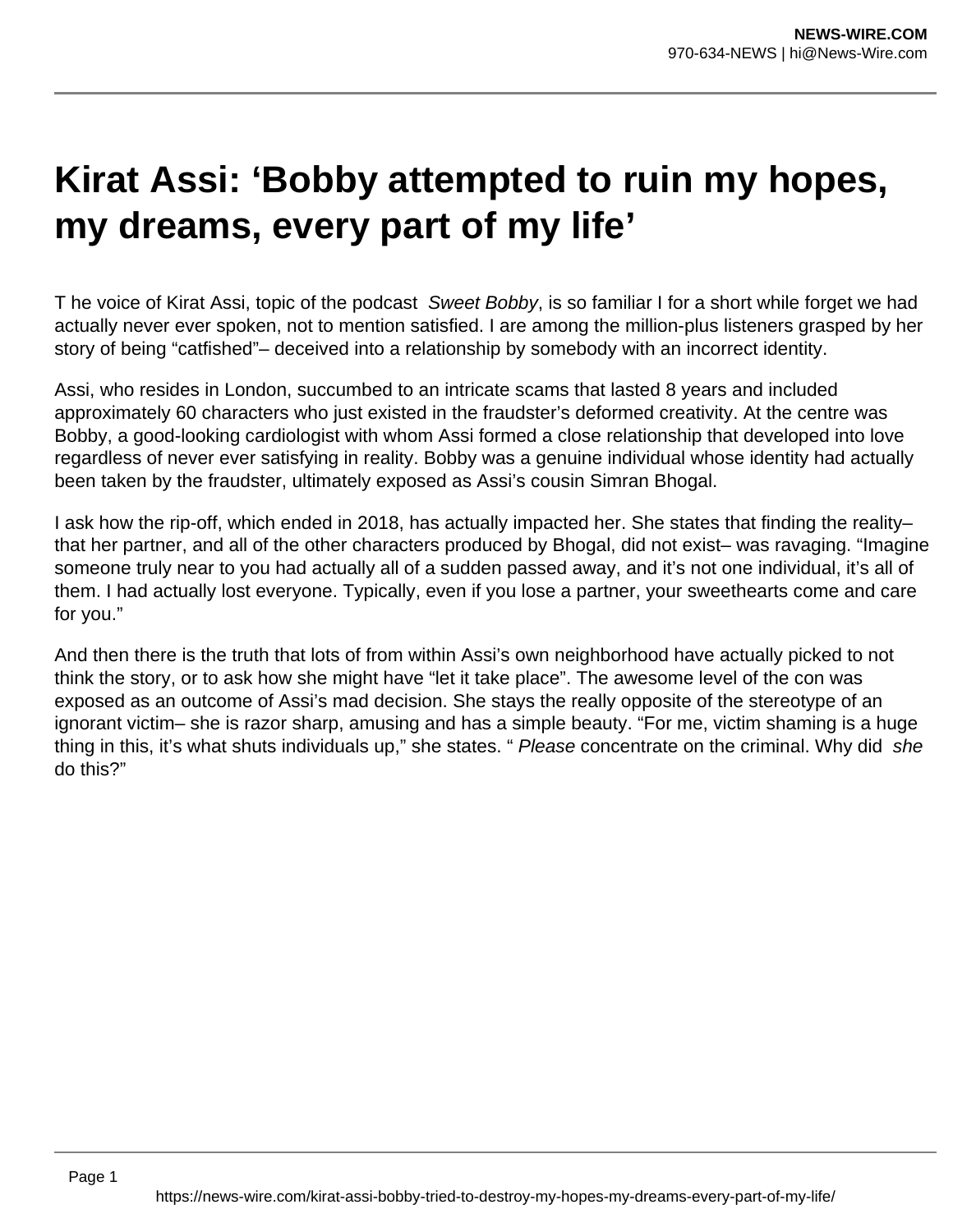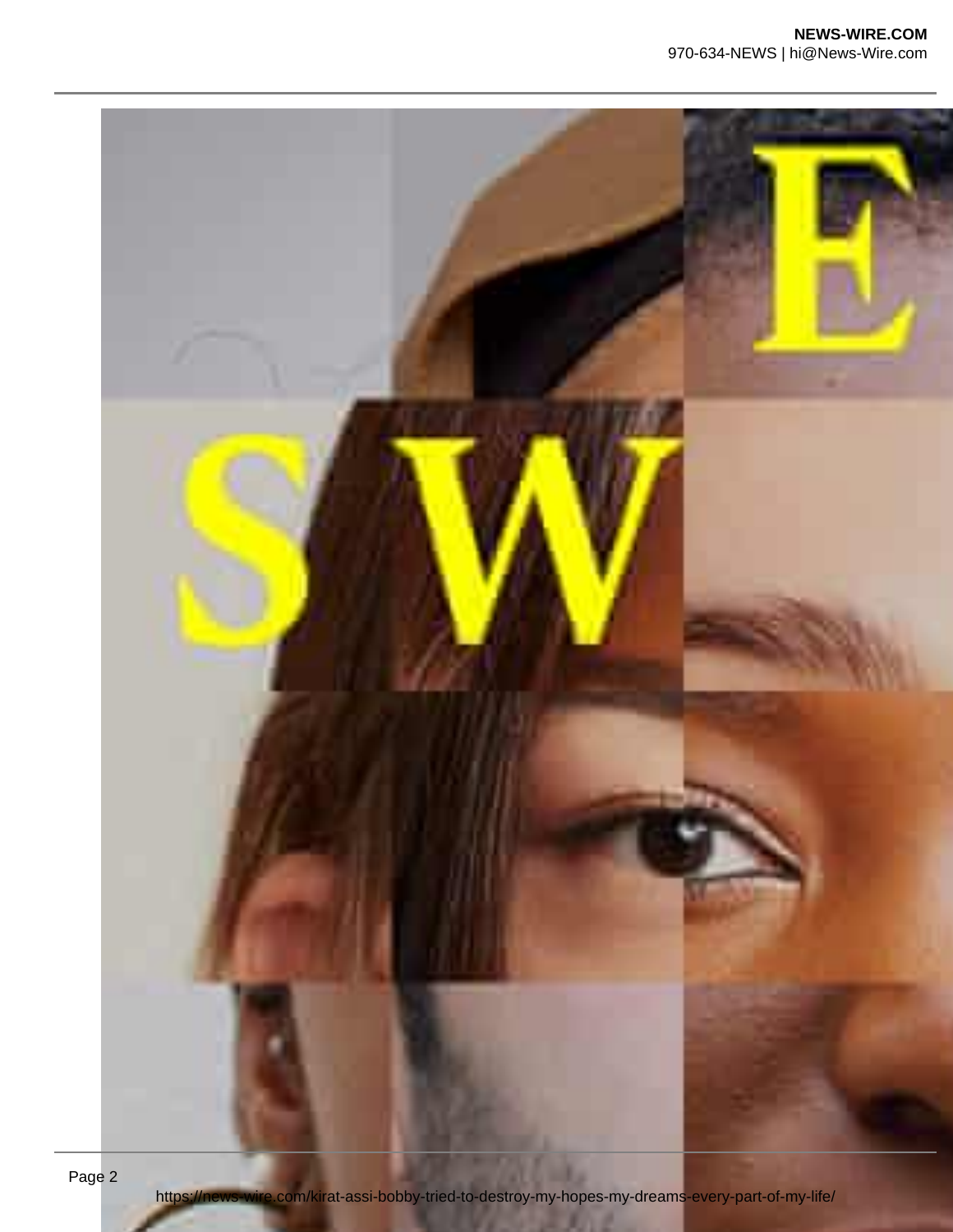## Assi's podcast, Sweet Bobby. Photograph: Tortoise Media

The deceptiveness started in 2009 when Assi, a 29- year-old radio speaker on a Punjabi station, was gotten in touch with on Facebook by Bhogal's ex-boyfriend, JJ, requesting for aid on how to win her back. They started to message each other, then when Assi was informed JJ had actually passed away from an allergy, Bhogal offered her the information for JJ's bro, Bobby, so she might send out acknowledgements. He was somebody Assi understood of from the west London Sikh neighborhood.

As Assi was "being familiar with" Bobby, Bhogal ingratiated herself into her life, and became her confidante as the relationship established, and, later on, went terribly incorrect.

After 5 years of messages over Messenger, Skype and WhatsApp, Assi fell for Bobby, and considered herself in a relationship, "after much pressure and psychological regret tripping", she informs me.

But there were numerous barriers from the start. Bobby declared he remained in a witness security program having actually been shot in Kenya. He likewise obviously established lots of dangerous health problems as an outcome, which suggested he was stuck in health center in New York. He was manipulative, and, in spite of her doubts and being informed he would just live a matter of months, Assi ended up being mentally allured.

" There was constantly a reason why he could not pertain to London," states Assi. "When we attempted to have a video call, he informed me his phone was broken and developed remarkable reasons for why he could not get a brand-new one. I stated, 'I'm not turning my video on either'. That was me being upset. He would then state, 'Just turn it on for a minute, so I can see you,' due to the fact that he wished to make certain I was being in my space."

Bobby started to apply more control over Assi, monitoring her motions and determining her options. "Bobby would resemble, 'Where are you? Why aren't you in your home? Why aren't you in your space?' I didn't comprehend why I was sitting in your home if he wasn't here. It was not like me at all."

Assi informs me: "He utilized to evaluate my responses to things all the time, it became part of him abusing me. One day he asked, 'If I signed up with Isis, would you include me?' What was I expected to state? If I stated 'no', he is going to choose a battle with me, however he may have a cardiovascular disease (remember his deadly medical condition). Stating 'yes' didn't feel ideal either."

When Bobby was expected to be in London, 3 years into their relationship, Assi ended up being suspicious of the genuine reason that he still declined to see her. She found genuine Bobby's last recognized address was in fact in Brighton, therefore faced him there.

After the horrendous occasions this fight let loose, Assi relied on Bhogal informing her what had actually taken place, and decided to report the deceptiveness to the cops. "I informed them, 'I'm afraid, I desire something on record simply in case something takes place.' [Bhogal] sat beside me and confirmed whatever to the authorities." The next day Bhogal admitted to the fraud. "She stated, it was me, I was